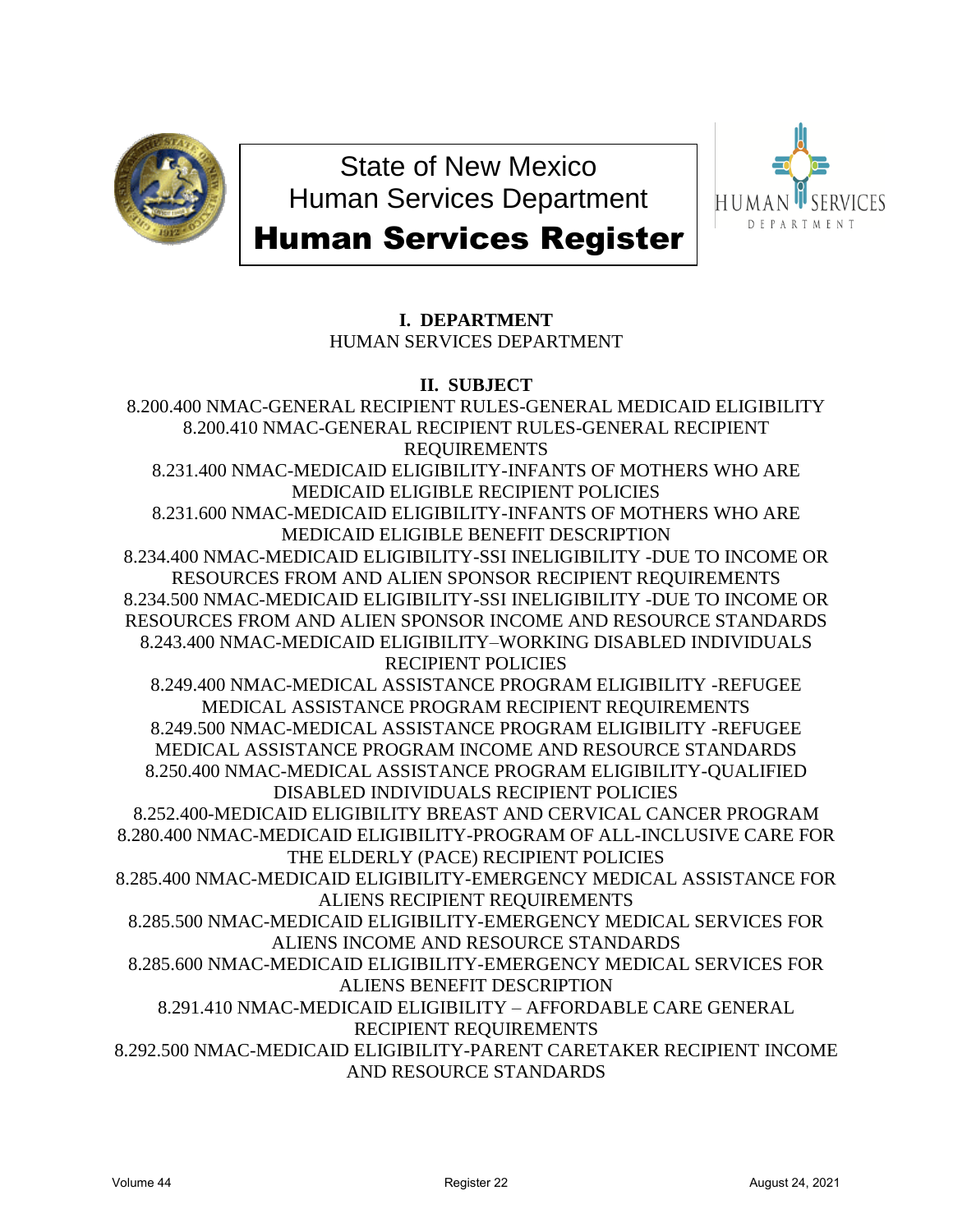8.293.500 NMAC-MEDICAID ELIGIBILITY-PREGNANT WOMEN RECIPIENT INCOME AND RESOURCE STANDARDS 8.294.500 NMAC-MEDICAID ELIGIBILITY-PREGNANCY-RELATED SERVICES RECIPIENT INCOME AND RESOURCE STANDARDS 8.295.500 NMAC-MEDICAID ELIGIBILITY-CHILDREN UNDER 19 RECIPIENT INCOME AND RESOURCE STANDARDS 8.296.500 NMAC-MEDICAID ELIGIBILITY-OTHER ADULTS RECIPIENT INCOME AND RESOURCE STANDARDS 8.299.500 NMAC-MEDICAID ELIGIBILITY-FAMILY PLANNING SERVICES RECIPIENT INCOME AND RESOURCE STANDARDS 8.325.10 NMAC-SPECIALTY SERVICES-EMERGENCY MEDICAL SERVICES FOR ALIENS

## **III. PROGRAM AFFECTED** (TITLE XIX) MEDICAID

## **IV. ACTION** PROPOSED RULE

## **V. BACKGROUND SUMMARY**

The Human Services Department (the Department), through the Medical Assistance Division (MAD), is proposing to amend the New Mexico Administrative Code (NMAC) rule *8.200.400 NMAC-General Recipient Rules-General Medicaid Eligibility, 8.200.410 NMAC-General Recipient Rules-General Recipient Requirements, 8.231.400 NMAC-Medicaid Eligibility-Infants of Mothers Who Are Medicaid Eligible Recipient Policies, 8.231.600 NMAC-Medicaid Eligibility-Infants of Mothers Who Are Medicaid Eligible Benefit Description, 8.234.400 NMAC-Medicaid Eligibility-SSI Ineligibility-Due to Income or Resources from an Alien Sponsor Recipient Requirements, 8.234.500 NMAC-Medicaid Eligibility-SSI Ineligibility -Due to Income or Resources from an Alien Sponsor, Income and Resource Standards, 8.243.400 NMAC-Medicaid Eligibility-Working Disabled Individuals Recipient Policies, 8.249.400 NMAC-Medical Assistance Program Eligibility-Refugee Medical Assistance Program Recipient Requirements, 8.249.500 NMAC-Medical Assistance Program Eligibility -Refugee Medical Assistance Program, Income and Resource Standards, 8.250.400 NMAC-Medical Assistance Program Eligibility-Qualified Disabled Individuals, Recipient Policies, 8.252.400 NMAC-Medicaid Eligibility Breast and Cervical Cancer Program, 8.280.400 NMAC-Medicaid Eligibility-Program of All-Inclusive Care for the Elderly (PACE), Recipient Policies, 8.285.400 NMAC-Medicaid Eligibility-Emergency Medical Assistance For Aliens Recipient Requirements, 8.285.500 NMAC-Medicaid Eligibility-Emergency Medical Services for Aliens, Income And Resource Standards, 8.285.600 NMAC-Medicaid Eligibility-Emergency Medical Services for Aliens, Benefit Description, 8.291.410 NMAC-Medicaid Eligibility– Affordable Care General Recipient Requirements, 8.292.500 NMAC-Medicaid Eligibility-Parent Caretaker Recipient Income and Resource Standards, 8.293.500 NMAC-Medicaid Eligibility-Pregnant Women Recipient Income and Resource Standards, 8.294.500 NMAC-Medicaid Eligibility-Pregnancy-Related Services Recipient Income and Resource Standards, 8.295.500 NMAC-Medicaid Eligibility-Children Under 19 Recipient Income and Resource Standards, 8.296.500 NMAC-*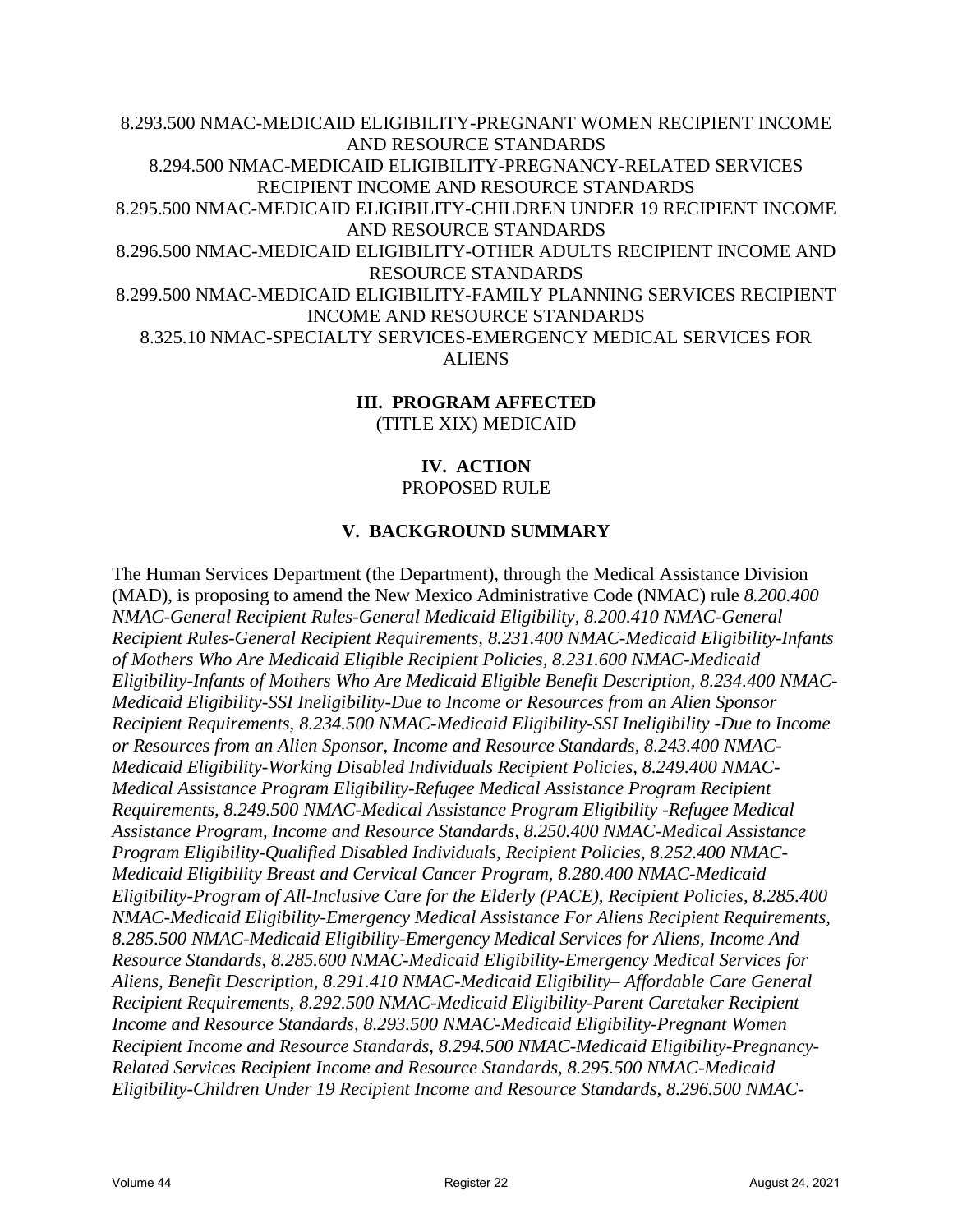*Medicaid Eligibility-Other Adults Recipient Income and Resource Standards, 8.299.500 NMAC-Medicaid Eligibility-Family Planning Services Recipient Income And Resource Standards, and 8.325.10 NMAC-Specialty Services-Emergency Medical Services For Aliens.*

Section 9-8-6 NMSA 1978, authorizes the Department Secretary to promulgate rules and regulations that may be necessary to carry out the duties of the Department and its divisions.

Notice Date: August 24, 2021 Hearing Date: September 24, 2021 Adoption Date: Proposed as January 1, 2022 Technical Citations: Section 208 of the Consolidated Appropriations Act, 2021; 42 Code of Federal Regulation 435.603(h)(2)

#### **The Department is proposing to amend the rule as follows:**

#### **Background**

The Centers for Medicare and Medicaid Services (CMS) has indicated that the use of the term "alien" is outdated and should be replaced with the term "non-citizen." The Department is proposing rule changes to change "alien" to "non-citizen" throughout our rules.

Effective December 27, 2020, section 208 of the Consolidated Appropriations Act, 2021 requires states and the District of Columbia (DC) to provide Medicaid coverage for individuals who are considered Compact of Free Association (COFA) migrants (also referred to as compact citizens). COFA is an agreement between the United States and the three Pacific Island sovereign states of Federated States of Micronesia, the Republic of the Marshall Islands, and the Republic of Palau, known as Freely Associates States. States must cover COFA migrants in Medicaid as "qualified non-citizens" without a 5-year waiting period, if otherwise eligible under the Medicaid state plan or section 1115 demonstration. The Department is updating citizenship rules to include COFA migrants as "qualified non-citizens" exempt from the 5-year waiting period.

The Department is proposing additional rule changes to no longer require an interview for Program of All-Inclusive Care for the Elderly (PACE) applicants, and update the "Income Eligibility" section for Modified Adjusted Gross Income (MAGI) Medicaid categories to remove outdated language, make the language consistent, and clarify that the Department uses current monthly income in accordance with 42 Code of Federal Regulations 435.603(h)(2).

#### **The Department is proposing to amend these rules as follows:**

## **8.200.400, 8.200.410, 8.231.400, 8.231.600, 8.234.400, 8.234.500, 8.243.400, 8.249.400, 8.249.500, 8.250.400, 8.252.400, 8.285.400, 8.285.500, 8.285.600, 8.291.410 and 8.325.10 NMAC**

These rules are being updated to change the term "alien" to 'non-citizen" throughout.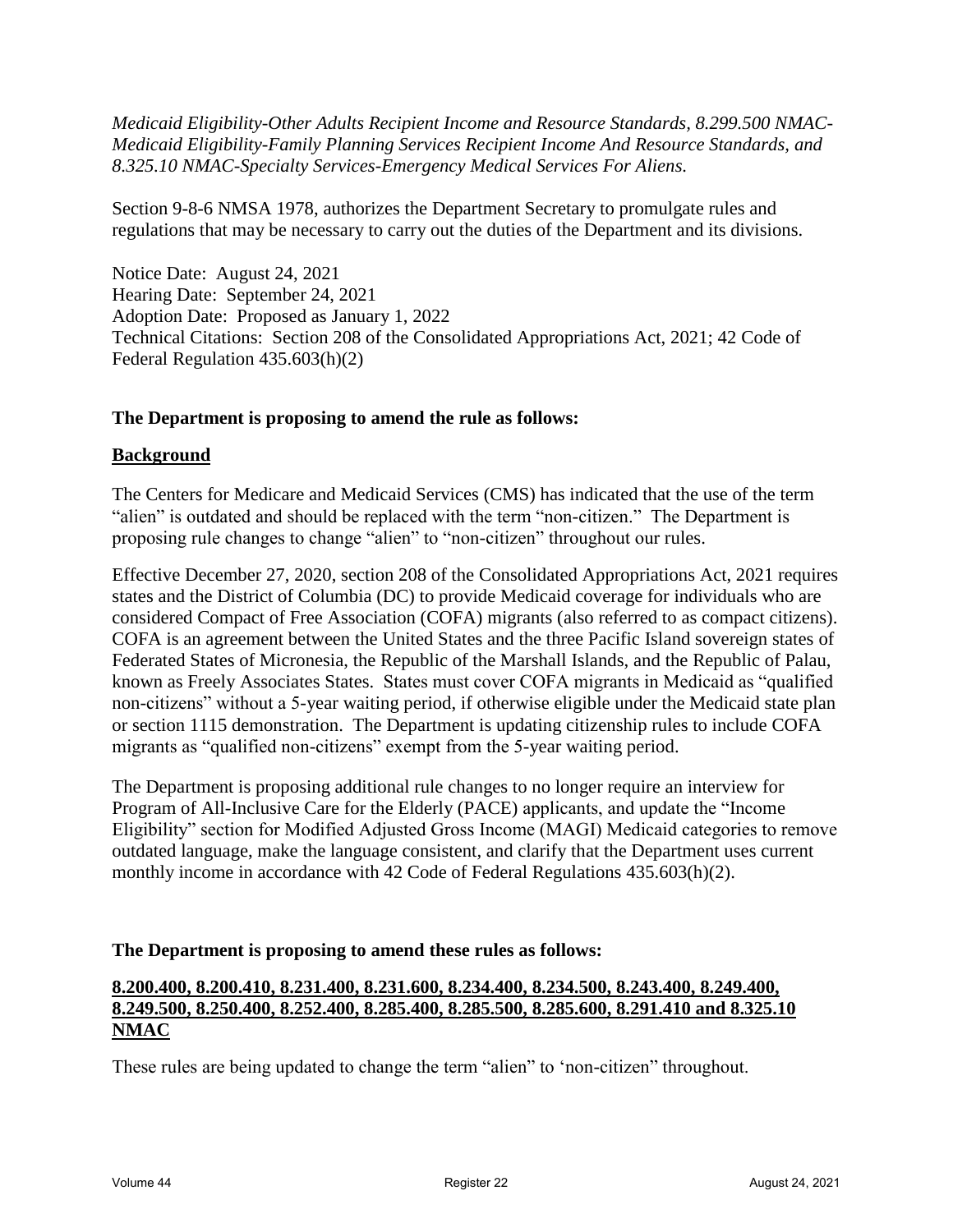#### **8.200.410 NMAC**

Section 11 citizenship is being updated to incorporate the new COFA requirements.

### **8.280.400 NMAC:**

Section 11 of the PACE rules are being updated to clarify that an interview is not required in accordance with Institutional Care rules found at 8.281.400.11.

#### **8.292.500, 8.293.500, 8.294.500, 8.295.500, 8.296.500, 8.299.500 NMAC:**

Section 12 is updated to remove outdated language, inconsistent language across Medicaid categories, and clarify that income eligibility for Parent/Caretaker, Pregnant Women, Pregnancy-Related Services, and Children under 19 Medicaid categories use modified adjusted gross income methodology using current monthly income, per State option, as opposed to projected annual household income per 42 Code of Federal Regulations 435.603(h)(2). The state defines current monthly income as a 30-day period.

Section 11 for Other Adult and Family Planning Medicaid categories is updated to reflect the same language changes cited in the prior paragraph above for consistency.

#### **8.200.400, 8.200.410, 8.231.400, 8.231.600, 8.234.400, 8.234.500, 8.243.400, 8.249.400, 8.249.500, 8.250.400, 8.252.400, 8.285.500, 8.291.410, 8.292.500, 8.293.500, 8.294.500, 8.295.500, 8.296.500, 8.299.500 NMAC**

Section 8 is being updated to include the Department's mission statement.

Throughout all the proposed rules amendments have been made to address formatting requirements.

#### **VI. RULE**

These proposed rule changes will be contained in 8.200.400, 8.200.410, 8.231.400, 8.231.600, 8.234.400, 8.234.500, 8.243.400, 8.249.400, 8.249.500, 8.250.400, 8.252.400, 8.280.400, 8.285.400, 8.285.500, 8.285.600, 8.291.410, 8.292.500, 8.293.500, 8.294.500, 8.295.500, 8.296.500, 8.299.500, 8.325.10. This register and the proposed rules are available on the HSD website at: https://www.hsd.state.nm.us/lookingforinformation/registers/ and https://www.hsd.state.nm.us/public-information-and-communications/opportunity-for-publiccomment/public-notices-proposed-waiver-changes-and-opportunities-to-comment/commentperiod-open/. If you do not have internet access, a copy of the proposed register and rules may be requested by contacting MAD at (505) 827-1337.

#### **VII. EFFECTIVE DATE**

The Department proposes to implement these rules effective January 1, 2022.